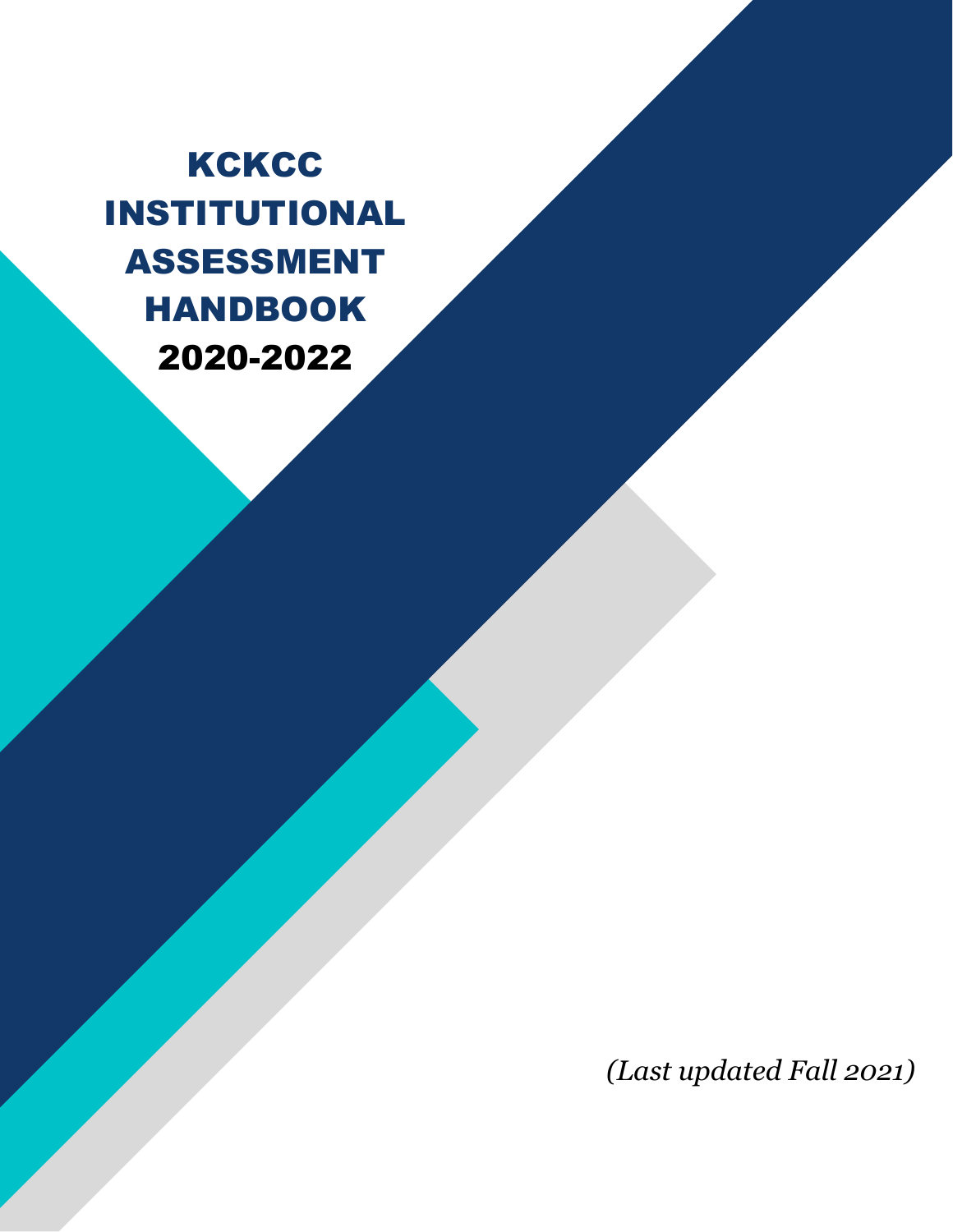# TABLE OF CONTENTS

- I. KCKCC's Mission, Vision, and Purpose
- II. Accreditation
- III. Institutional Learning Outcomes (ILOs)
- IV. Assessment Committee Structure
- V. General Education
	- a. General Education Learning Outcomes (GELOs)
	- b. Background
	- c. GLO Assessment Calendar
	- d. Additional Information
- VI. Program Level Assessment
	- a. Assessment Process
	- b. Annual Assessment Calendar
	- c. Program Review
		- i. Purpose
		- ii. Committee
		- iii. Program Review Components
	- d. Program Learning Outcomes (PLOs)
- VII. Co-Curricular Assessment
	- a. Background
	- b. Annual Assessment Calendar
- VIII. Class Level Assessment
- IX. Taskstream
- X. Glossary of Terms

KCKCC INSTITUTIONAL ASSESSMENT HANDBOOK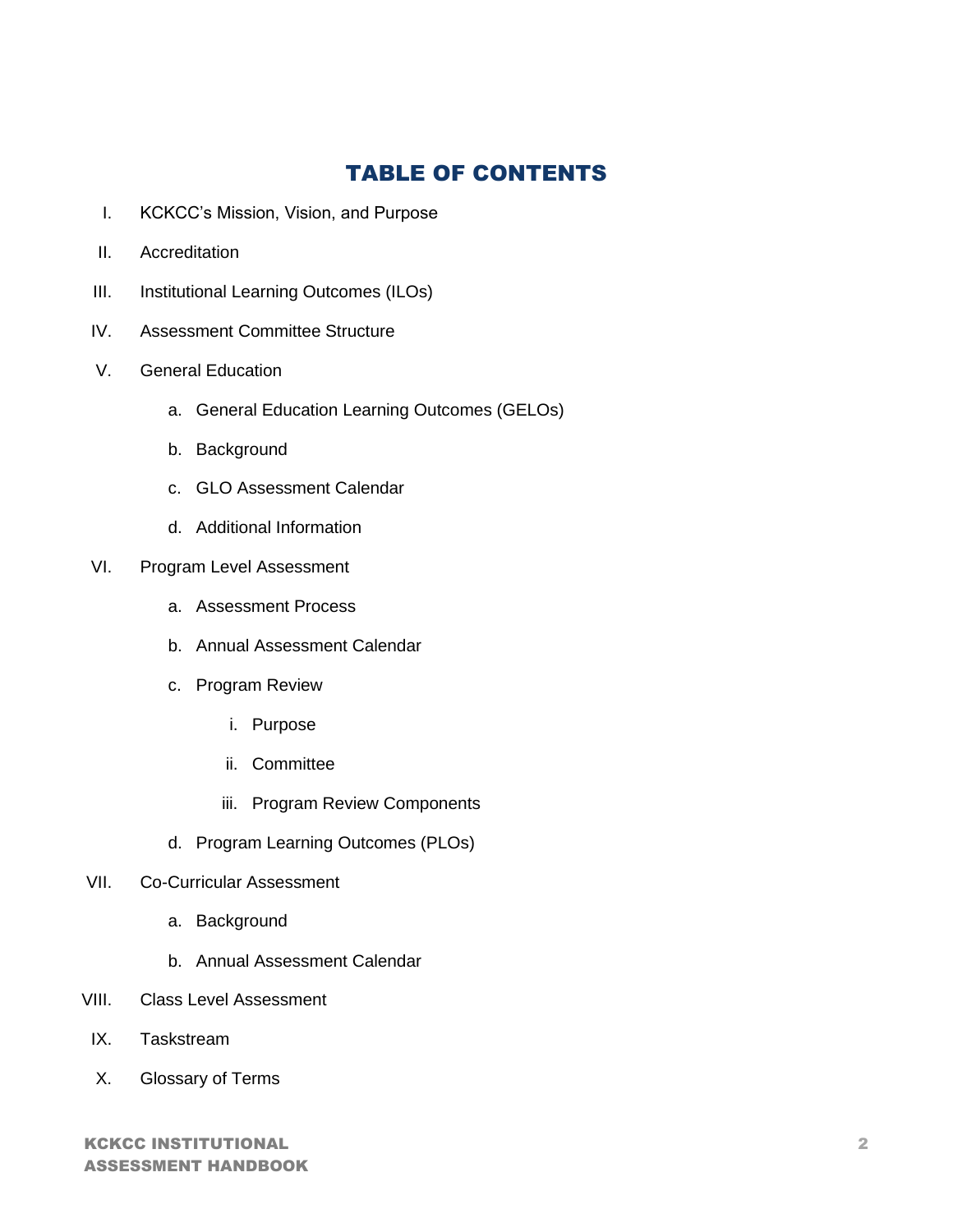## KANSAS CITY KANSAS COMMUNITY COLLEGE

Kansas City Kansas Community College (KCKCC) is a centrally located public 2-year institution in northeast Kansas. Within the city limits of Kansas City, Kansas, the College is conveniently located within Wyandotte County. KCKCC is committed to making life better for students. As part of this commitment, KCKCC faculty, staff, and administration are committed to engaging in the assessment of student learning in authentic and meaningful ways.

#### *Mission*

Inspire individuals & enrich our community one student at a time.

## *Vision*

Be a national leader in academic excellence & partner of choice in the communities we serve.

## *Purpose*

An educational environment that encourages a strong commitment to high academic standards that sustain and advances excellence in learning and encourages challenging, innovative, and varied programs, teaching methods, and delivery systems; enhances student intellectual and social development to the fullest extent possible; and stresses the attitudes, behaviors, responsibilities, and skills required for effective learning and citizenship in a multicultural democracy.

- Transfer education in the liberal arts and sciences that enables students to pursue a baccalaureate degree.
- Career education in a technical or professional field that enables students to achieve a certificate and/or associate degree.
- General education and support services that expand students' social, cultural, ethical, and intellectual horizons through the investigation of the liberal arts and sciences.
- Continuing education that enables students to achieve and maintain workforce credentials, and to enhance personal growth and cultural enrichment.
- Developmental education that enables students to improve basic learning skills in reading, writing, and mathematics to make satisfactory progress toward educational objectives.
- Community services that offer cultural and recreational activities, provide access to college facilities, and that serve as a planning, research, and resource center to the college's varied communities.
- Education and support services that are responsive to the needs of the college's service area, including educational systems, business and industry, community agencies, and other post-secondary institutions.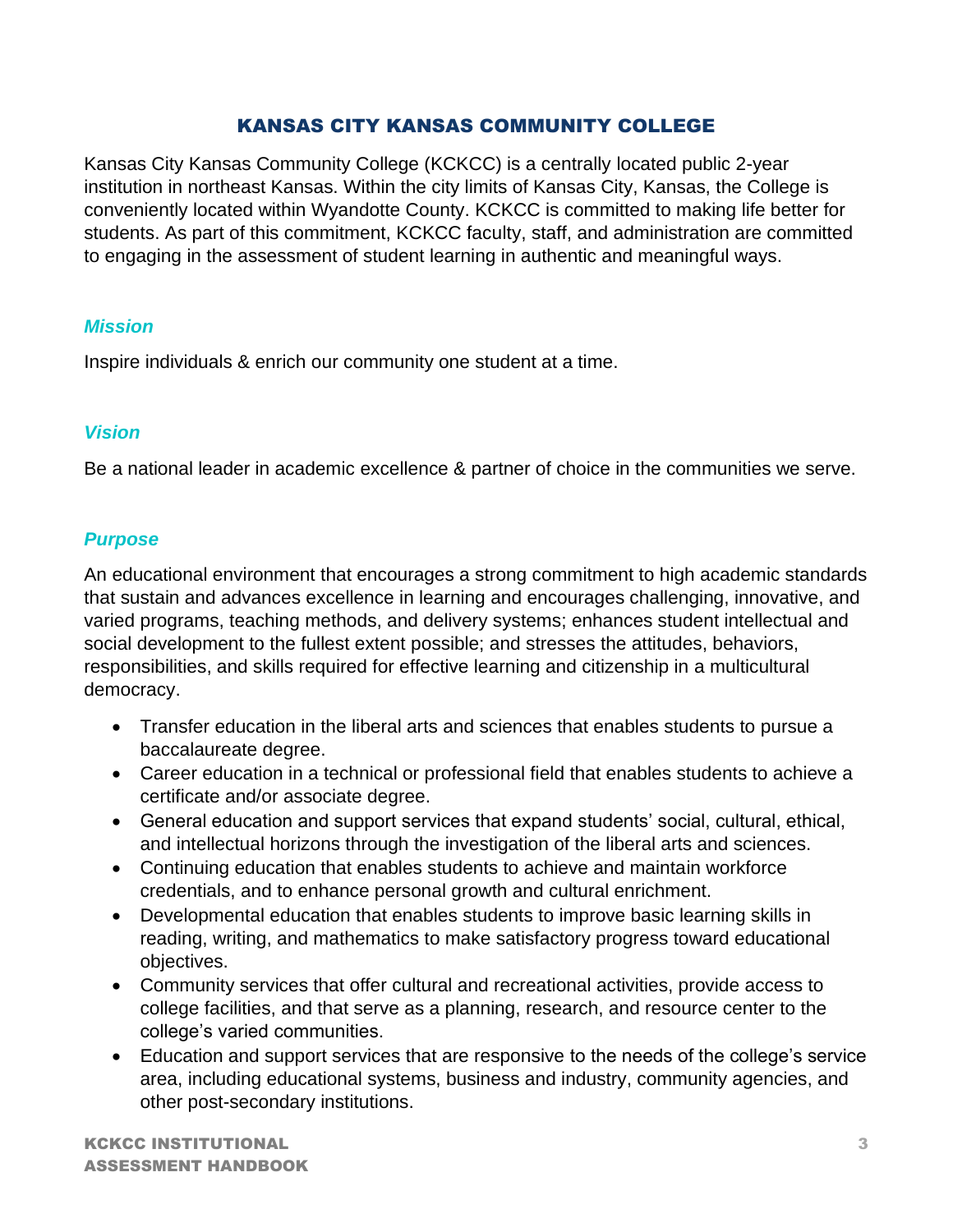- Student support services that assist students in achieving their educational objectives through quality advising, counseling, financial aid, enrollment services, tutoring and access.
- Multicultural environment that reflects and respects diversity and seeks to increase understanding and appreciation of differences.
- Administrative and institutional support services that continuously assess and evaluate college policies, procedures, and practices to ensure that the College is fulfilling its mission and achieving its purposes.
- Activities that encourage student and community involvement geared to broaden occupational, social, political, cultural, aesthetic, athletic, and recreational interests.
- Campus environment that promotes the teaching and learning process through accessible, comfortable, safe, and well-maintained facilities.

# ACCREDITATION

KCKCC is accredited by the Higher Learning Commission (HLC), a regional accreditation agency recognized by the U.S. Department of Education. KCKCC is participating in the Standard Pathway, which is a 10-year accreditation cycle focused on quality assurance and institutional improvement. The Criteria for Accreditation are the standards of quality by which HLC determines whether an institution merits accreditation or reaffirmation of accreditation (https://www.hlcommission.org/).

- Criterion 1. Mission
- Criterion 2. Integrity: Ethical and Responsible Conduct
- Criterion 3. Teaching and Learning: Quality, Resources, and Support
- Criterion 4. Teaching and Learning: Evaluation and Improvement
- Criterion 5. Institutional Effectiveness, Resources and Planning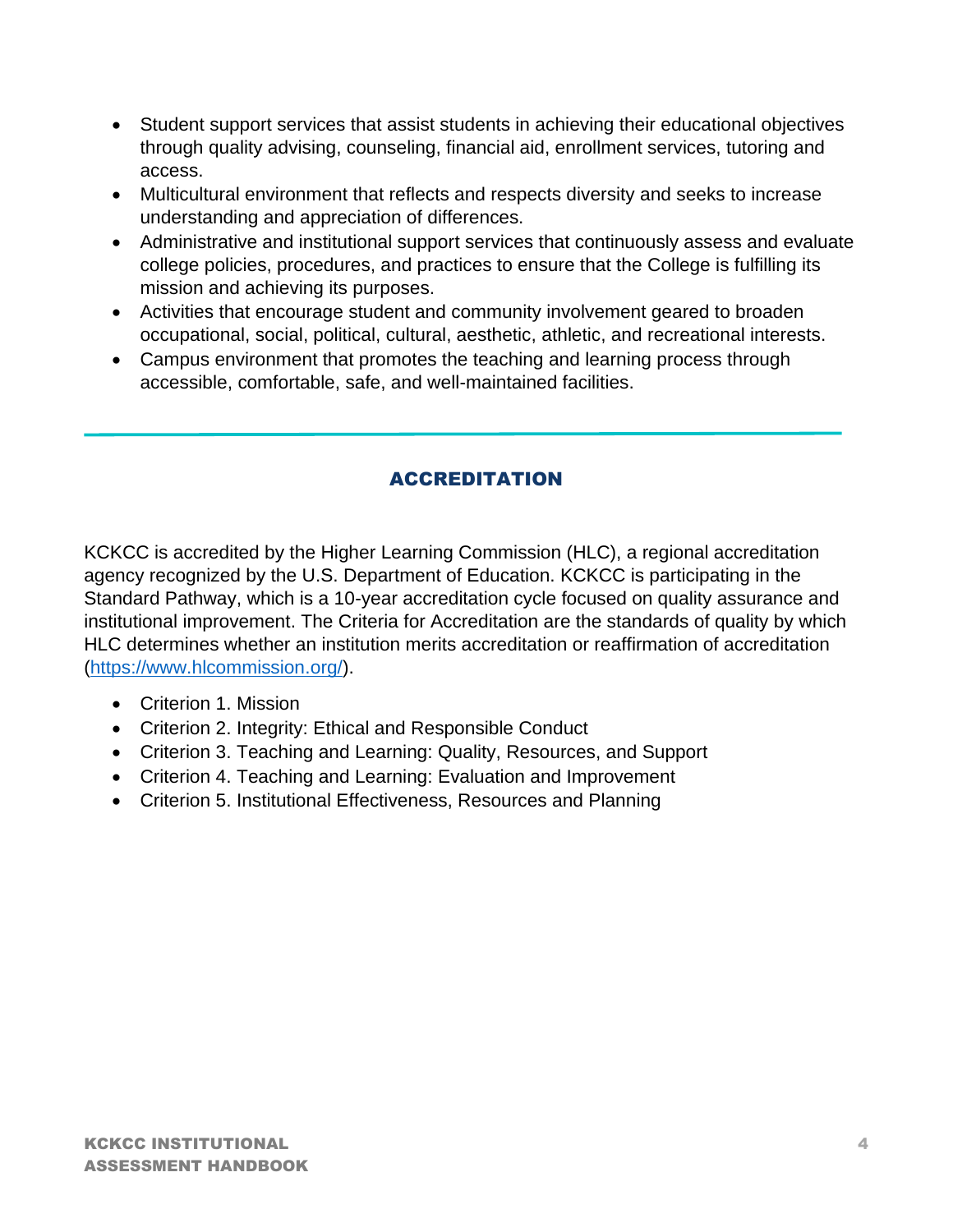# INSTITUTIONAL LEARNING OUTCOMES (ILOs)

#### *Communication*

The learner will express, interpret, and modify ideas/information (both written and oral), including but not limited to reading text accurately and correctly; writing and speaking with a clear purpose and organization; using appropriate communication styles that suit the message, purpose, and context; and employing active listening techniques.

#### *Computation and Financial Literacy*

The learner will understand and apply mathematical concepts and reasoning using numerical data and demonstrate knowledge of financial concepts and skills.

#### *Critical Reasoning*

The learner will distinguish between inductive and deductive reasoning; evaluate sources for credibility and accuracy; define problems; engage with varied perspectives; recognize logical fallacies; distinguish between and apply qualitative and quantitative data; and develop complex decisions and arguments utilizing analysis, synthesis, and evaluation skills.

#### *Technology and Information Literacy*

The learner will define, collect, organize, evaluate, and apply information from a variety of sources and formats both online and in person; understand basic technology concepts and functionality in order to locate, retrieve, synthesize, and disseminate information; and demonstrate the ethical and legal use of information and the socioeconomic issues regarding information.

#### *Community and Civic Responsibility*

The learner will engage with ideas, perspectives, and aesthetic expressions from diverse communities with sensitivity and recognition of the ethical issues and values of connecting with and contributing to society.

#### *Personal and Interpersonal Skills*

The learner will work cooperatively and productively with others in a variety of contexts including but not limited to small group and team settings; understand and evaluate their capabilities; manage their personal and professional growth by setting realistic and appropriate goals; and effectively manage both face-to-face and mediated communication and relationships.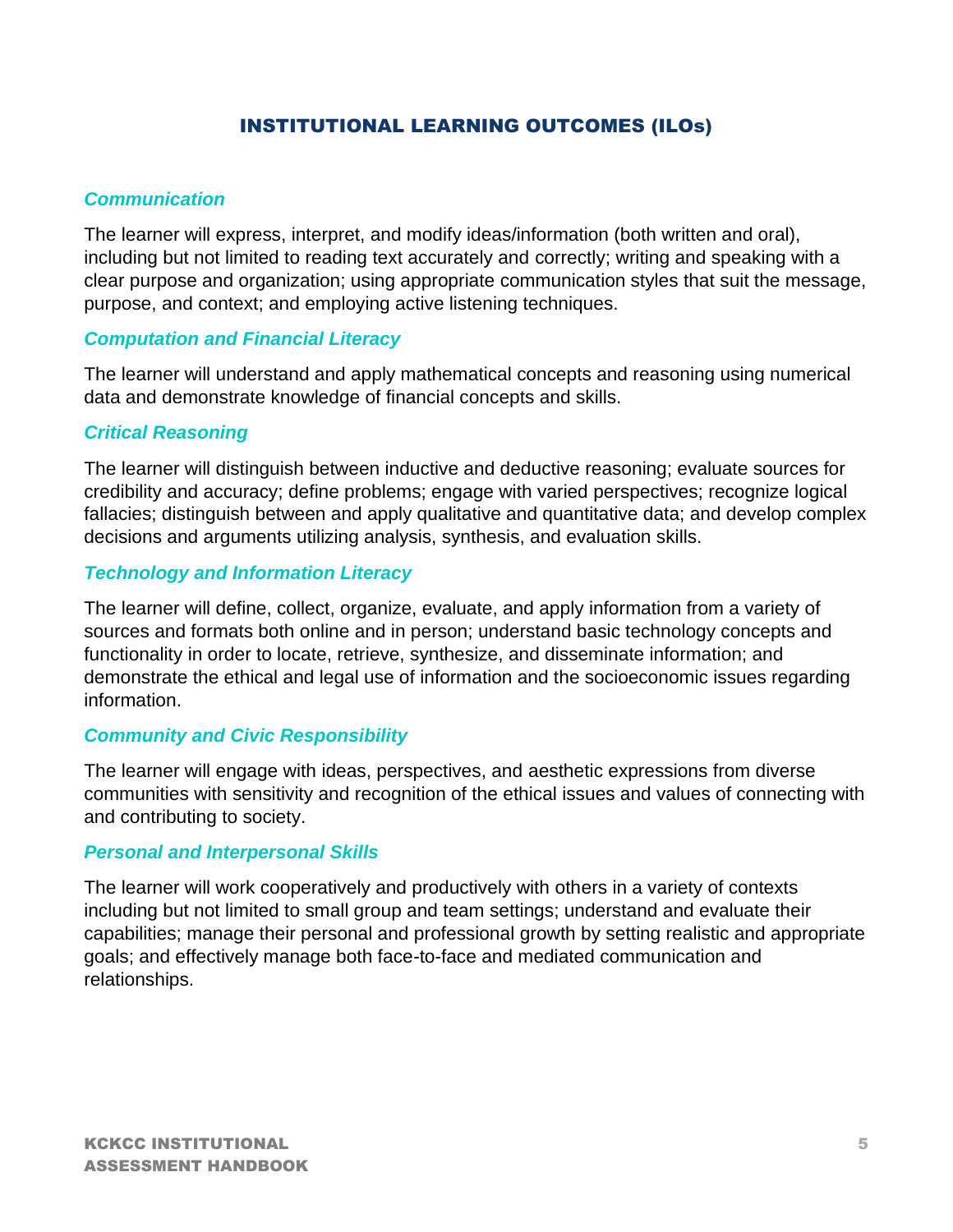## ASSESSMENT COMMITTEE STRUCTURE



**Assessment Council:** The Assessment Council is responsible for overseeing and assisting with the academic assessment process and serving as a resource for all involved with academic assessment at the course, program, and institutional levels. Council membership includes co-chairs from the four committees listed below and the Faculty Director of the Center for Teaching Excellence.

**Program Review Committee:** The purpose of this committee is to review all existing academic programs leading to the completion of a degree or certificate in order to ensure that they are engaged in ongoing self-evaluation and assessment in order to examine their academic quality, vitality, and responsiveness to student, community, and industry needs. Information collected through the review process will also be used to ensure alignment between college and program goals, and thus inform institutional planning.

**General Education Committee:** This committee is responsible for overseeing the assessment of general education and reviewing the courses that are part of the general education core.

**Co-Curricular Committee:** This committee is responsible for assisting with the co-curricular assessment process and to be a resource for those involved with co-curricular assessment.

**Academic Affairs Committee:** The purpose of this committee is to coordinate the continual process of reviewing and make recommendations for updating the College's curriculum by reviewing proposals for course and program changes. The committee will also review and recommend policies pertaining to curricula and accreditation for technical programs. All recommendations are submitted to the Vice President for Academic Affairs.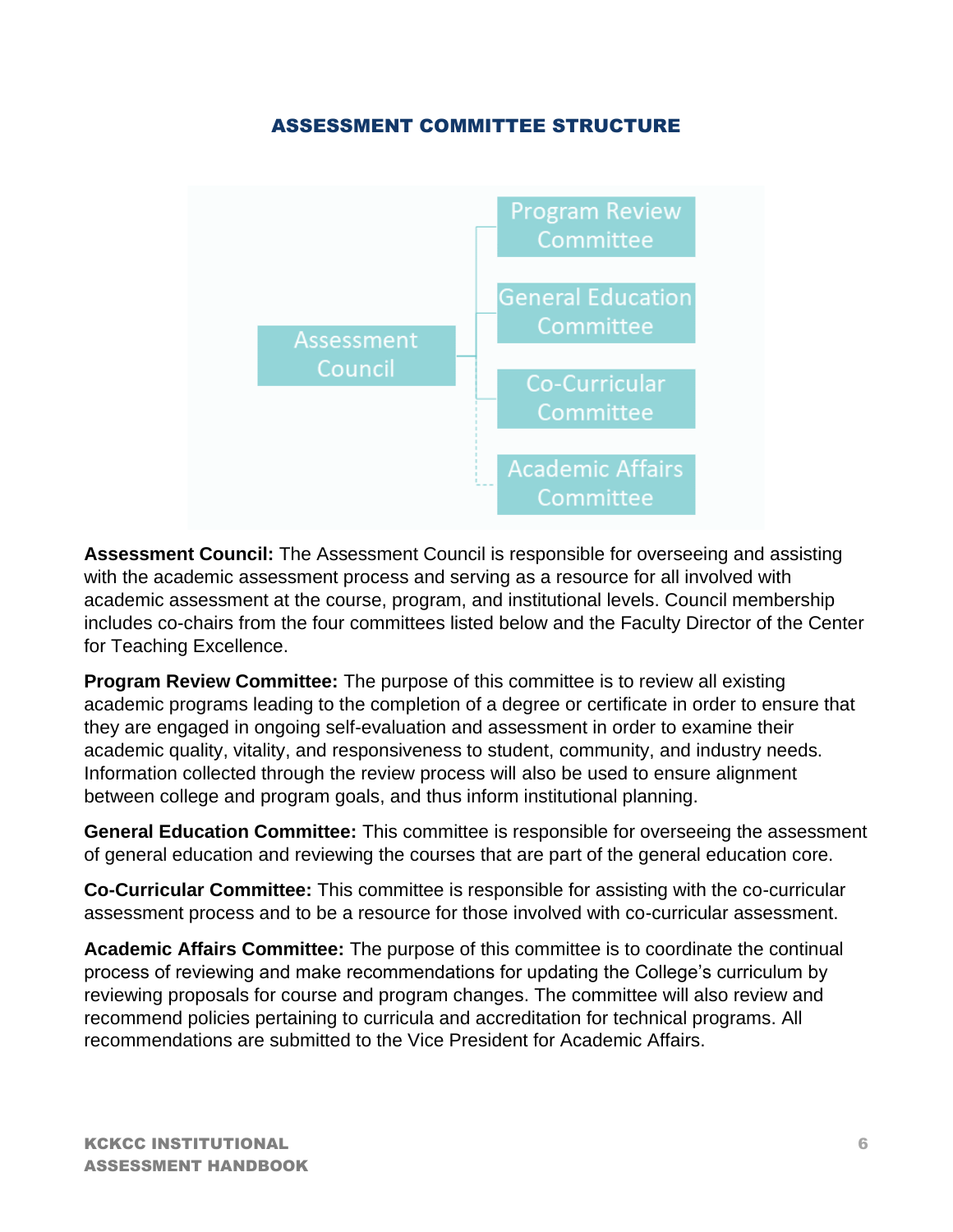# GENERAL EDUCATION

#### *Vision*

In order to lay a broad foundation for students' education and develop the skills necessary for participation in a free and democratic society, the KCKCC General Education program endeavors to enhance students' understanding of language and communication, to improve the quality of their reading and writing, to develop analytical and critical thinking skills, to deepen their awareness of our national and global heritage and interconnections and foster lifelong learning.

**General Education Learning Outcomes (GELOs)**

Basic Skills for Communication - Demonstrate effective oral and written literacy

Mathematics - Demonstrate numerical and computational literacy

Humanitie*s* - Demonstrate the ability to critically analyze the creative human experience

Natural/Physical Sciences - Demonstrate scientific literacy

Social and Behavioral Sciences - Demonstrate the ability to analyze the social and individual human experience.

#### **Background**

The General Education Committee at Kansas City Kansas Community College is the result of work that began in 2014 by the General Education Review Committee (GERC). One of the goals of GERC was to create a group of faculty that would oversee development of a general education curriculum, approve courses for the general education core curriculum, and oversee the assessment of those core courses. In 2016-17, the GERC approved six institutional learning outcomes (ILOs), developed by a GERC subcommittee. After approval by the GERC, the ILOs were sent to Faculty Senate for review, then to the Deans' Council, and back to Faculty Senate and the Academic Policies Committee for approval. The committee also developed and approved the five GELOs. These are the current GELOs that are satisfied by a student who completes the general education core component for any degree granted by KCKCC. Assessment of all GELOs is completed on a 3-year rotating cycle, collecting data from two GELOs each semester, seen through the calendar below.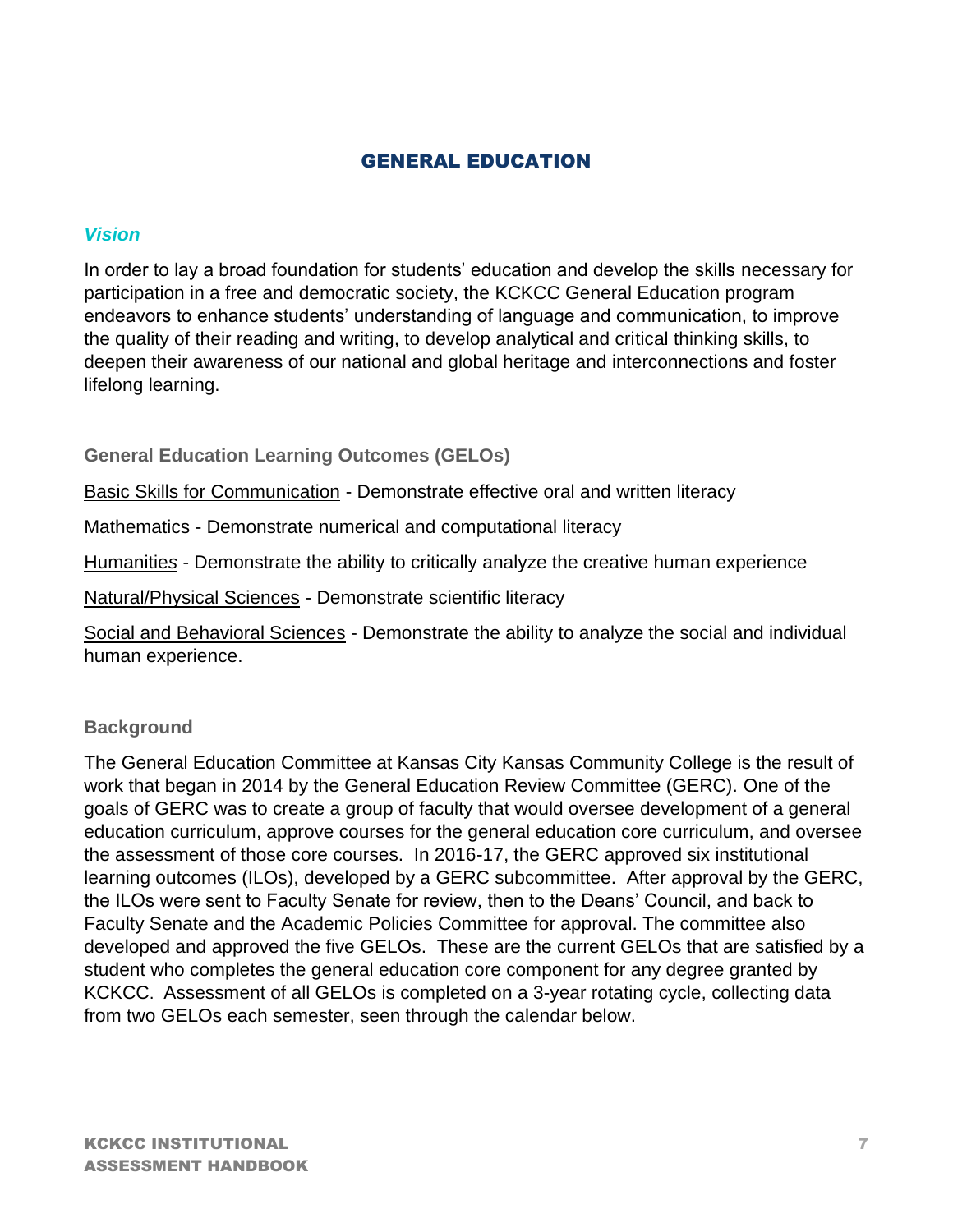#### **GLO Assessment Calendar**

| FA2020              | SP2021                      | FA2021             | SP2022                        | FA2022            | SP2023                                           |
|---------------------|-----------------------------|--------------------|-------------------------------|-------------------|--------------------------------------------------|
| <b>Basic Skills</b> | Social<br>Science<br>Pilot) | Natural<br>Science | Math                          | Social<br>Science | <b>Natural Science</b>                           |
| Math (Pilot)        | <b>Humanities</b>           | Social<br>Science  | <b>Basic</b><br><b>Skills</b> | <b>Humanities</b> |                                                  |
|                     | Math                        |                    |                               |                   | *Full Review of the<br><b>Assessment Process</b> |

#### **Additional Information**

More information regarding the general education core can be found here: https://www.kckcc.edu/academics/academic-catalog-info/general-education.html

# PROGRAM LEVEL ASSESSMENT

#### **KCKCC Assessment Process**

The assessment process assures that learning outcomes assessment is taking place at the program level in all degree granting and co-curricular programs across the institution. For year one of the assessment cycle, assessment activities will be planned, and evidence will be collected and documented. At the beginning of the second year of the assessment cycle, the evidence from year one will be reviewed and utilized to develop an action plan that will be carried out during the remainder of the year. In year three, a status report detailing the actions or revisions that were implemented over the last year will be submitted. This is a continuous process and is illustrated in the diagram and table below.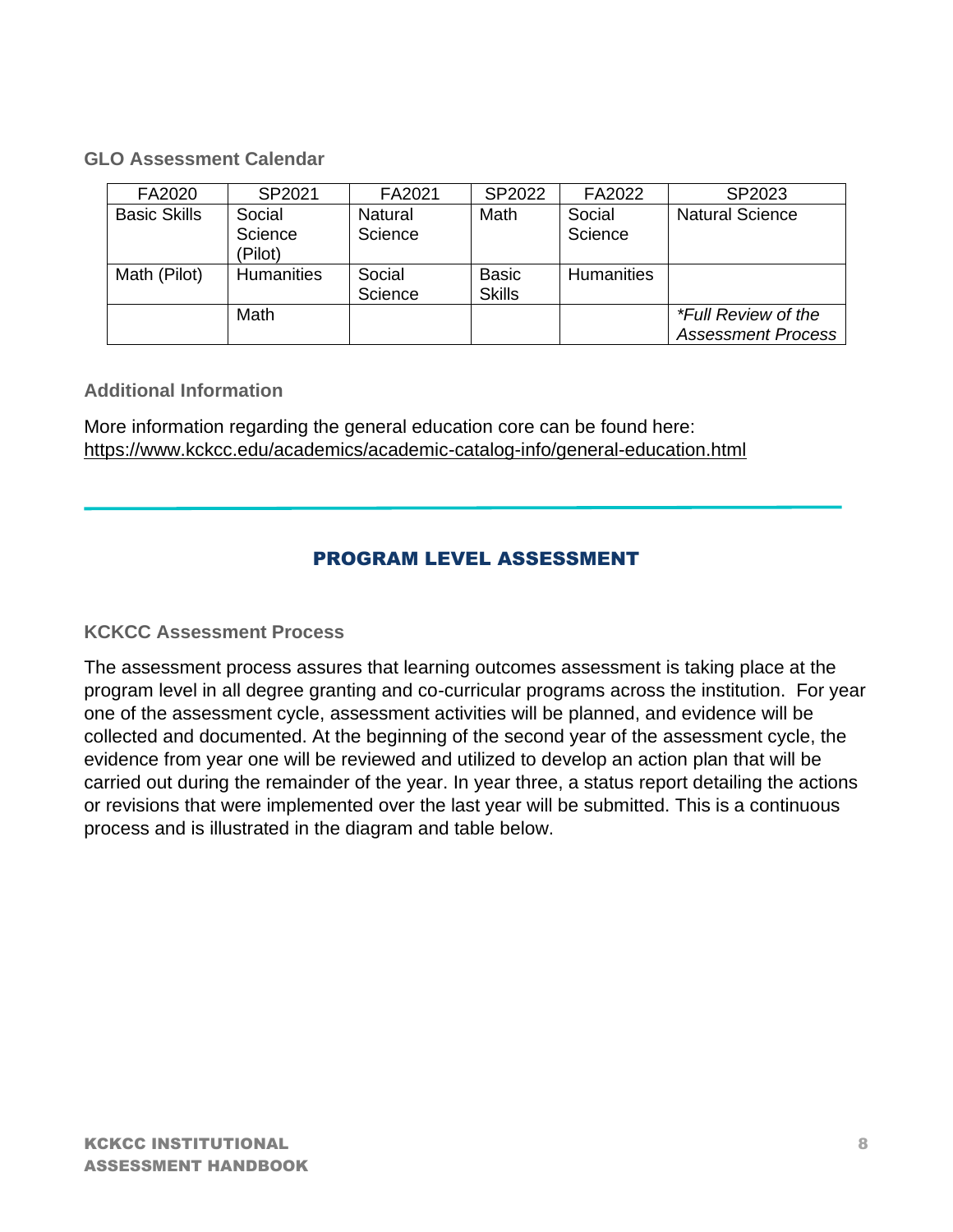

# Plan (Early Fall)

- Revise learning outcomes to be assessed and map to overarching outcomes; CLOs are mapped to PLOs and PLOs are mapped to ILOs (as needed)
- Complete Assessment Plans for the current academic year

# Collect (Fall/Spring)

• Collect assessment evidence

# Record/Reflect (Fall/Spring)

- Document assessment evidence
- Analyze assessment evidence
- Review assessment results

# Act (Late Spring)

- Create Action Plans based on results for current academic year
- Complete Status Updates on Action Plans for prior academic year(s)

| <b>Program Learning</b> | <b>Assessment Cycle</b> | <b>Assessment Cycle</b> | <b>Assessment Cycle</b> |
|-------------------------|-------------------------|-------------------------|-------------------------|
| <b>Outcomes</b>         | #1                      | #2                      | #3                      |
| <b>Set A</b>            | 2020-2021               | 2023-2024               | 2026-2027               |
|                         | <b>Report in Spring</b> | <b>Report in Spring</b> | Report in Spring        |
|                         | 2021                    | 2024                    | 2027                    |
| <b>Set B</b>            | 2021-2022               | 2024-2025               | 2027-2028               |
|                         | <b>Report in Spring</b> | <b>Report in Spring</b> | Report in Spring        |
|                         | 2022                    | 2025                    | 2028                    |
| Set C                   | 2022-2023               | 2025-2026               | 2028-2029               |
|                         | Report in Spring        | <b>Report in Spring</b> | Report in Spring        |
|                         | 2023                    | 2026                    | 2029                    |

#### *Academic & Co-Curricular 3-Year Assessment Cycle*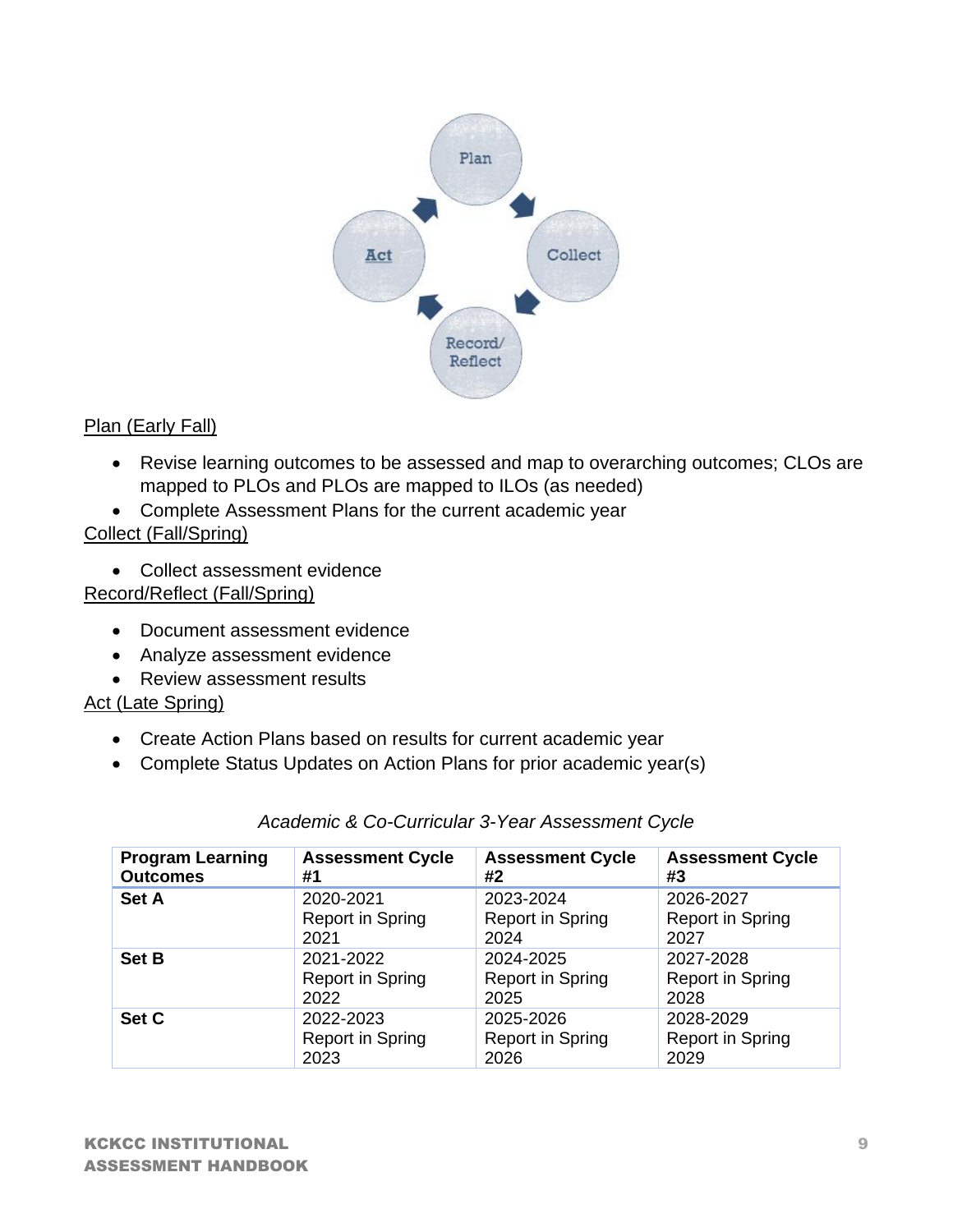**Annual Assessment Calendar**

Faculty, program coordinators/faculty leads, and dean should use this calendar as a reminder of assessment due dates for the academic year.

| <b>Month</b>     | <b>Faculty</b>                                                                                                                                                                 | <b>Coordinators/Leads</b>                                                                                                                                                                                                                                                                                                                                                                          | <b>Deans</b>                                                                                                                                                                                                                                                                                                                               |
|------------------|--------------------------------------------------------------------------------------------------------------------------------------------------------------------------------|----------------------------------------------------------------------------------------------------------------------------------------------------------------------------------------------------------------------------------------------------------------------------------------------------------------------------------------------------------------------------------------------------|--------------------------------------------------------------------------------------------------------------------------------------------------------------------------------------------------------------------------------------------------------------------------------------------------------------------------------------------|
| <b>August</b>    | -Attend Assessment                                                                                                                                                             | -Attend Assessment                                                                                                                                                                                                                                                                                                                                                                                 | -Attend Assessment Day                                                                                                                                                                                                                                                                                                                     |
|                  | Day                                                                                                                                                                            | Day                                                                                                                                                                                                                                                                                                                                                                                                |                                                                                                                                                                                                                                                                                                                                            |
| <b>September</b> | -Align Classes (in<br>Blackboard)<br>-(if applicable) Attend a<br>departmental meeting<br>to discuss course-level<br>and program-level data                                    | -Host a departmental<br>meeting to discuss<br>course-level and<br>program-level data from<br>the previous academic<br>year<br>-September 15: Submit<br>(a.) the Mission<br>Statement; (b.) the<br>Learning Outcomes for<br>your program; (c.) the<br>minutes from the<br>departmental meeting;<br>and (d.) an Action Plan<br>based on last year's<br>assessment results to<br>your Dean for review | -(optional) Participate in<br>the annual departmental<br>assessment meetings<br>being hosted by<br>coordinators                                                                                                                                                                                                                            |
| October          |                                                                                                                                                                                | (via Taskstream)<br>-October 1: Submit (a.)<br>the Curriculum Map for<br>your program and (b.)<br>the Assessment Plan<br>for the current<br>academic year to your<br>Dean for review (via<br>Taskstream)                                                                                                                                                                                           | -October 15: Review and<br>submit (a.) Mission<br>Statements, Learning<br>Outcomes, and<br>Curriculum Maps; (b.) the<br>minutes from the<br>departmental meetings;<br>(c.) the previous<br>academic year's Action<br>Plans; and (d.) the<br>current academic year's<br>Assessment Plans to the<br>Office of Assessment<br>(via Taskstream) |
| <b>December</b>  | -Run the Class<br>Performance Report<br>(via Blackboard)<br>-Last Contract Day:<br>Complete the Class-<br><b>Level Assessment</b><br>Report form (via<br>Microsoft Forms link) |                                                                                                                                                                                                                                                                                                                                                                                                    |                                                                                                                                                                                                                                                                                                                                            |
| January          | -Attend Assessment<br>Day                                                                                                                                                      | -Attend Assessment<br>Day                                                                                                                                                                                                                                                                                                                                                                          | -Attend Assessment Day                                                                                                                                                                                                                                                                                                                     |
| February         | -Align Classes (via<br>Blackboard)                                                                                                                                             | -February 15: Submit<br>the 3-Year Assessment                                                                                                                                                                                                                                                                                                                                                      |                                                                                                                                                                                                                                                                                                                                            |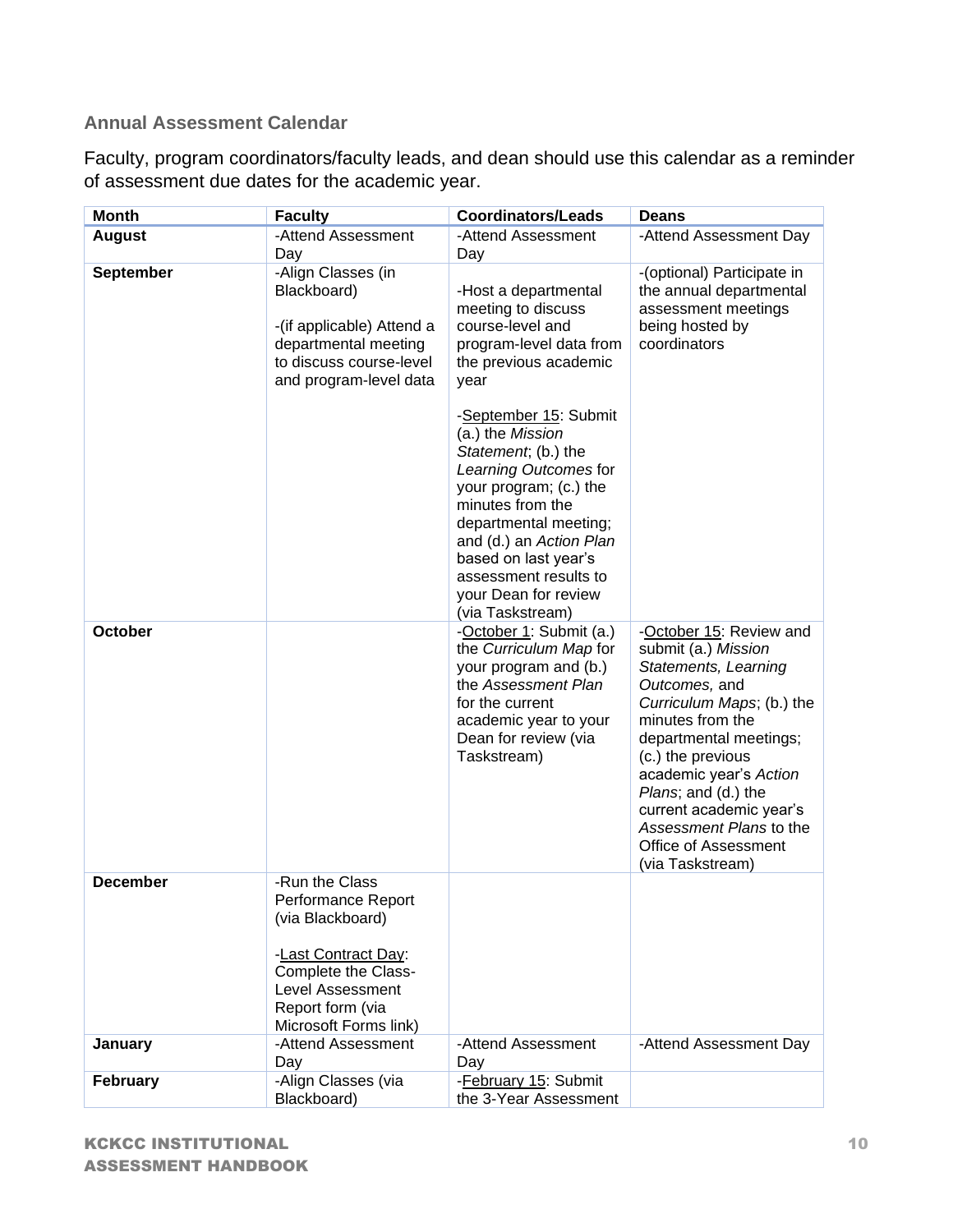|              |                                                                                                                                                                          | Cycle Worksheets to<br>your Dean for review<br>(via Taskstream)                                         |                                                                                                                                       |
|--------------|--------------------------------------------------------------------------------------------------------------------------------------------------------------------------|---------------------------------------------------------------------------------------------------------|---------------------------------------------------------------------------------------------------------------------------------------|
| <b>March</b> |                                                                                                                                                                          |                                                                                                         | -March 1: Review and<br>submit the 3-Year<br><b>Assessment Cycle</b><br>Worksheets to the Office<br>of Assessment (via<br>Taskstream) |
| <b>May</b>   | -Run the Class<br>Performance Report<br>(via Blackboard)<br>- Last Contract Day:<br>Complete the Class-<br>Level Assessment<br>Report form (via<br>Microsoft Forms link) | -Last Contract Day:<br>Submit the Assessment<br>Findings to your Dean<br>for review (via<br>Taskstream) |                                                                                                                                       |
| June         |                                                                                                                                                                          |                                                                                                         | -June 1: Review and<br>submit the Assessment<br>Findings to the Office of<br>Assessment (via<br>Taskstream)                           |
| July         |                                                                                                                                                                          |                                                                                                         | -July 1: Submit the<br><b>Division Annual</b><br>Assessment Report (via<br>Taskstream)                                                |

#### **Program Review**

#### *Purpose*

The KCKCC Program Review serves as a systematic, impartial evaluation that is used to improve effectiveness and educational quality while supporting institution-wide strategic priorities. Program Review assists programs in their efforts to meet their desired outcomes and stated missions, particularly as they relate to student success. This ongoing review process fosters the development of strategic plans, encourages dialogue on student learning and guides curriculum development. Program Review provides programs with the opportunity to reflect on identified strengths and areas for growth. Furthermore, it encourages consideration for how each program contributes to the overall mission, vision, and purpose of the institution.

#### *Committee*

The Program Review Committee (PRC) oversees the Program Review process at KCKCC. The committee is comprised of a cross-section of faculty and administration. The PRC bylaws stipulate that the committee be co-chaired by an academic dean. In addition, three faculty members from each academic division serve as representatives. The PRC reviews all academic programs on campus according to a 4-year rotating calendar cycle.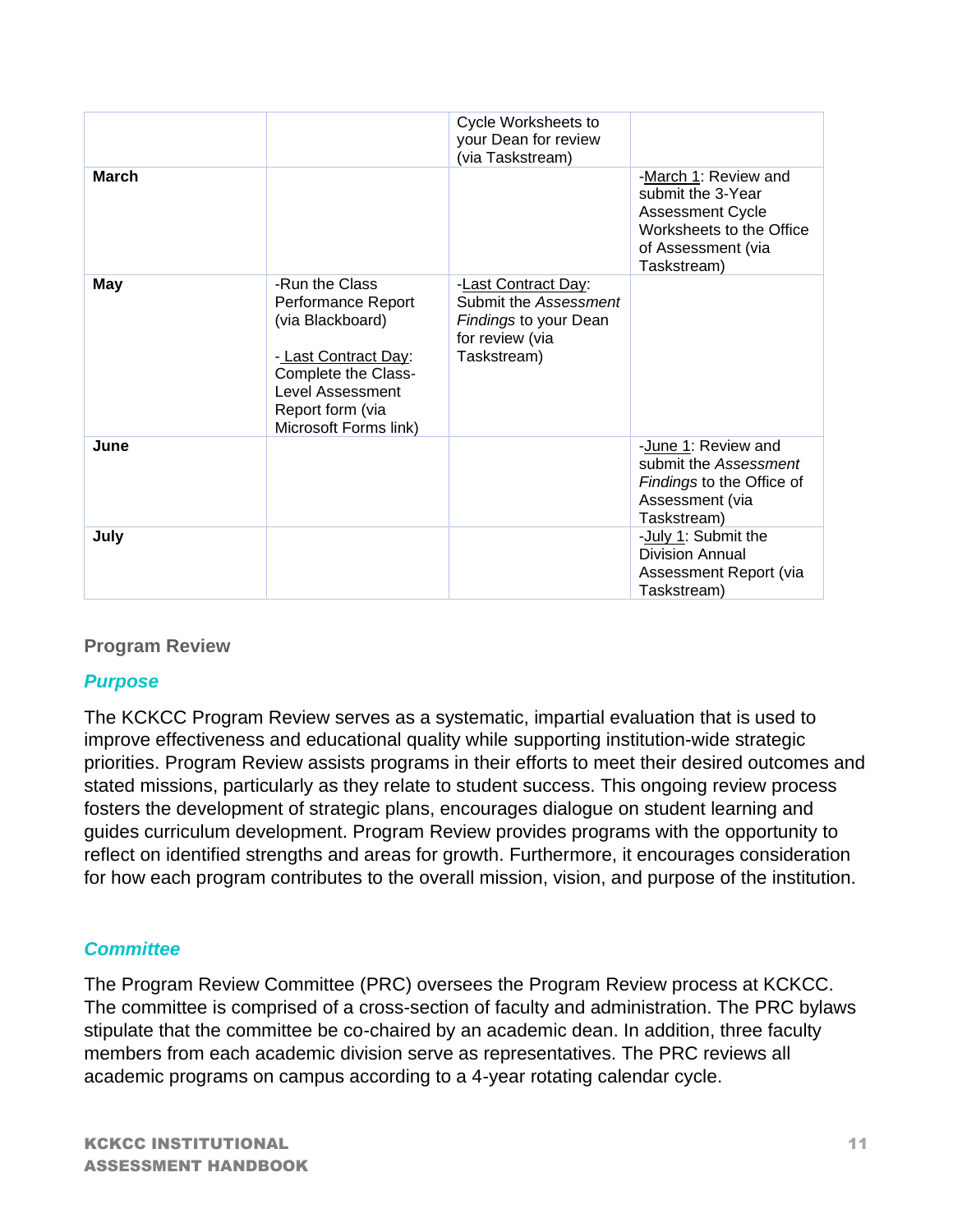# *Program Review Components*

Each comprehensive Program Review is made up of four key components. These include the self-study report, the presentation, the feedback report, and the close-out report. The first three components of the Program Review take place during the first year of the Program Review cycle. The latter component takes place in the fourth and final year of the cycle.

- 1. Self-Study The self-study is completed every 4 years and includes the following information:
	- Program mission and vision statement with linkage to the college mission and strategic plan
	- Analysis of program data
	- Analysis of finances/budget
	- Curriculum review
	- Assessment documentation
	- Advisory Board meeting documentation (if applicable)

The self-study document concludes with a section on the strengths and challenges of the program.

- 2. Presentation After the self-study is submitted, a department faculty representative is invited to provide a brief, formal presentation to PRC committee members. The presenter is expected to share key points of their self-study including strengths, challenges, goals, and action plans.
- 3. Feedback Form For each program, a three-person review team is designated consisting of one mentor (who guides the process) and two additional team members. After the faculty representative gives the program presentation to the PRC, the review team collectively evaluates their presentation notes. Based on the self-study document and notes from the presentation, a single finalized feedback form is submitted to the full PRC. Upon approval from the full PRC, the committee recommendations are forwarded to the VPAA for final approval.
- 4. Close-Out Report At the conclusion of a four-year program review cycle, programs are required to complete a close-out form. The form is used to document the progress toward the goals outlined by the program itself on the self-study form and recommendations from the PRC.

#### **Program Learning Outcomes (PLOs)**

Program Learning Outcomes can be found by visiting the KCKCC Academic Programs webpage: https://www.kckcc.edu/academics/degrees-and-certificates/index.html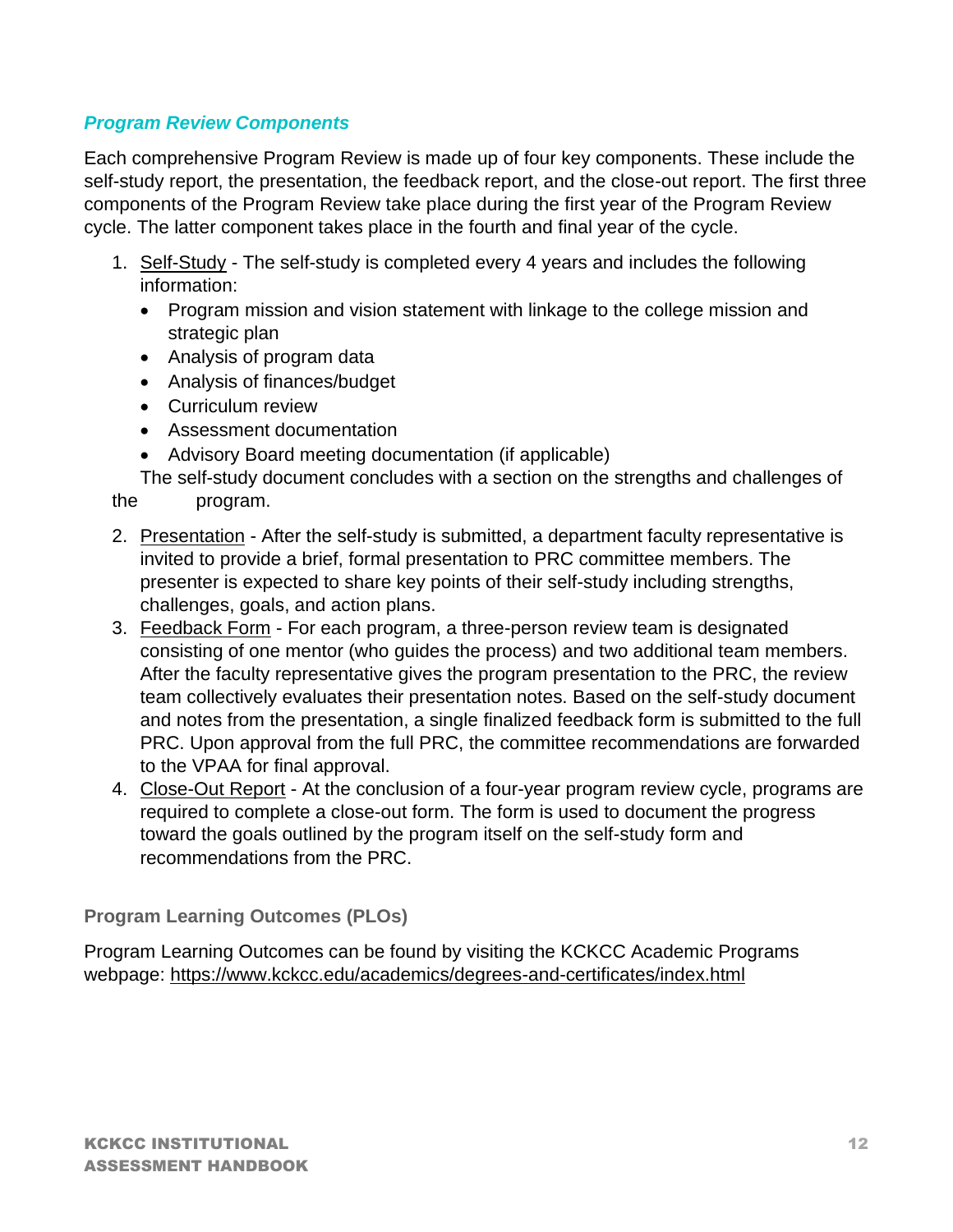## CO-CURRICULAR ASSESSMENT

#### **Background**

The continuous assessment process illustrated above is also utilized to evaluate co-curricular programs and services. Guidelines provided by the Council for the Advancement of Standards (CAS), which is recognized nationally as a leader in the realm of student affairs and student services, were utilized to develop the co-curricular assessment framework. The six learning and development domains identified by CAS were deemed appropriate for co-curricular assessment at the college. The domains were mapped to KCKCC's Institutional Learning Outcomes to ensure alignment with institutional objectives. The domains were then adapted for use as the KCKCC Co-curricular Learning Outcomes. The learning outcomes are as follows:

*Students who utilize or interact with co-curricular programs and/or services will be able to demonstrate:* 

- *Knowledge acquisition, construction, integration, and application.*
- *Cognitive complexity.*
- *Intrapersonal development.*
- *Interpersonal competence.*
- *Humanitarianism and civic engagement.*
- *Practical competence.*

All co-curricular areas at KCKCC have documented student learning outcomes (SLOs) that have been mapped to CAS. Each year, co-curricular programs and departments create Co-Curricular Assessment Plans, in Taskstream, that describe the intended assessment activities for that academic year. The departments then collect data and artifacts to evaluate their assessment goals. Collected evidence is reviewed and analyzed to determine opportunities for improvement. This is all documented at the end of the year in the Co-curricular Assessment Report.

| <b>Month</b>  | <b>Coordinators</b>                                                                                                                                    | Deans                                                                                                                                                    |
|---------------|--------------------------------------------------------------------------------------------------------------------------------------------------------|----------------------------------------------------------------------------------------------------------------------------------------------------------|
| <b>August</b> | -Attend Assessment Day                                                                                                                                 | -Attend Assessment Day                                                                                                                                   |
|               | -August 1: Submit (a.) an<br>Assessment Plan for the<br>current year; and (b.) an<br>Action Plan for the previous<br>academic year (via<br>Taskstream) | -August 15: Review and<br>approve (a.) the current<br>academic year's Assessment<br>Plan and (b.) the previous<br>year's Action Plan (via<br>Taskstream) |
| January       | -Attend Assessment Day                                                                                                                                 | -Attend Assessment Day                                                                                                                                   |

**Co-Curricular Annual Assessment Calendar**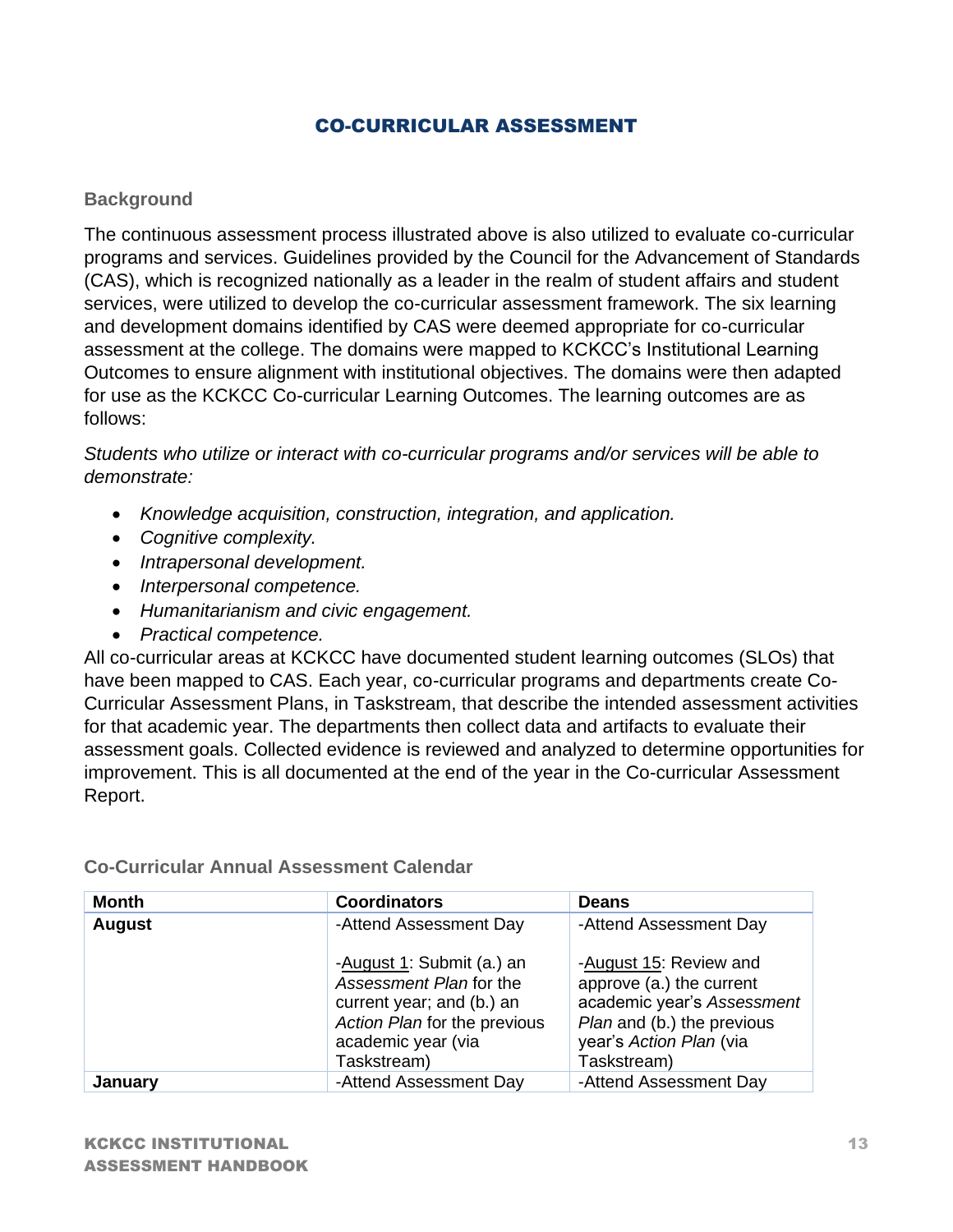| May  | -Host a departmental meeting<br>to discuss data from the<br>academic year                                                                                           | -(optional) Participate in<br>annual departmental<br>assessment meetings being<br>hosted by coordinators                                             |
|------|---------------------------------------------------------------------------------------------------------------------------------------------------------------------|------------------------------------------------------------------------------------------------------------------------------------------------------|
| June | -June 1: Submit (a.) the<br>Assessment Findings for the<br>current academic year; and<br>(b.) a Status Report for the<br>previous academic year (via<br>Taskstream) | -June 15: Review and<br>approve (a.) the current<br>year's Assessment Findings;<br>and (b.) the previous year's<br>Status Report (via<br>Taskstream) |

# CLASS LEVEL ASSESSMENT

At the end of each semester, faculty are asked to submit a brief survey to document review of the Blackboard "Course Performance" report, and detail two strengths and two opportunities for growth in each course. All course information is submitted using a Microsoft Form for each course taught. Data gathered is provided to the appropriate academic dean, who is responsible for sharing blinded course assessment results with division coordinators/faculty leads.

Assistance with course level assessment, including completing course alignments, can be found through these sources:

- Center for Teaching Excellence (CTE): (913) 288-7292
- This helpful video gives instructions for retrieving the report: Running a Course Performance Report Video for Blackboard
- Other CTE videos-Add alignments to an existing Grade book in Blackboard and Create a Gradebook within Blackboard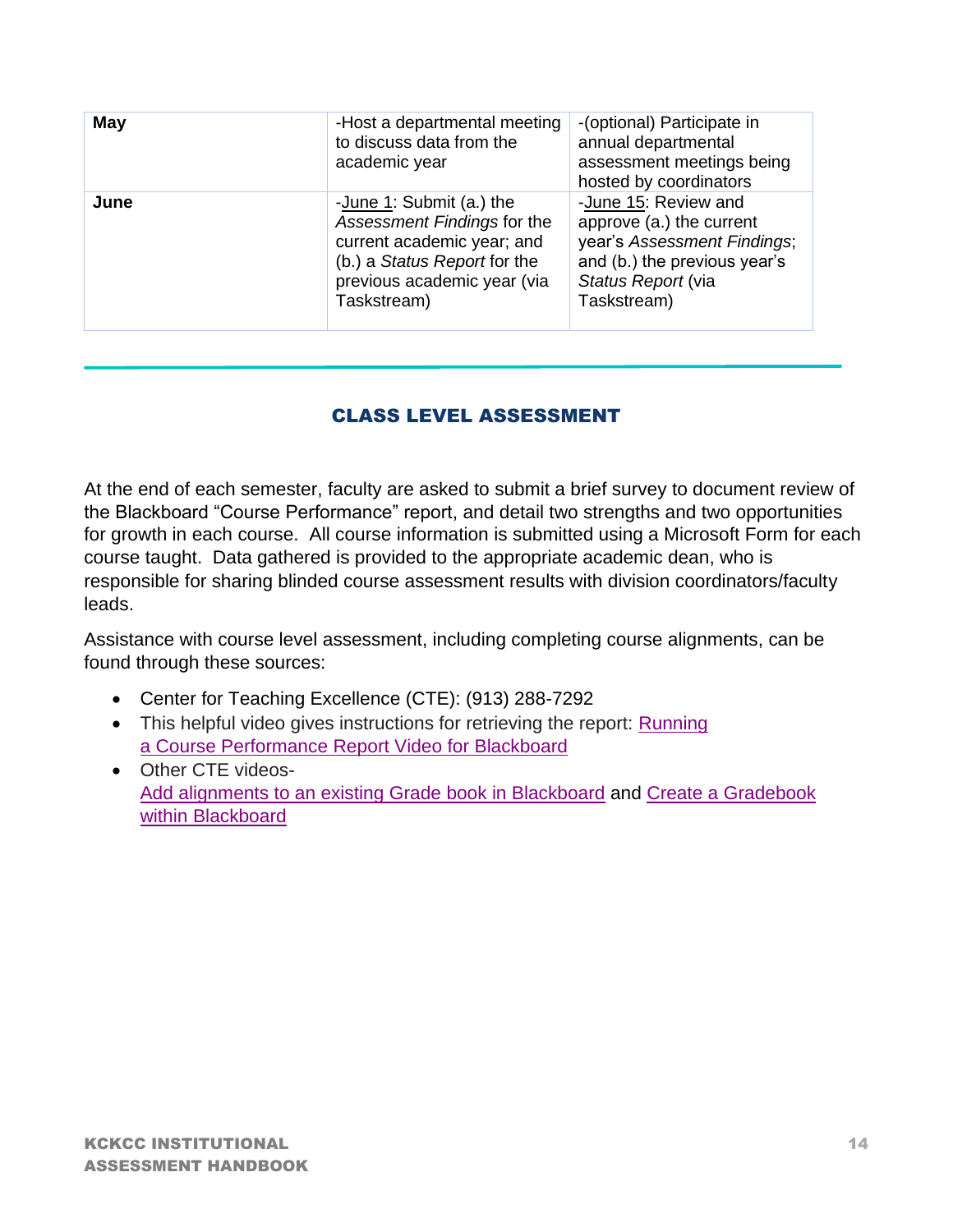## TASKSTREAM

KCKCC began the implementation of Taskstream in fall 2020. Taskstream is a web-based software system and is used for academic and co-curricular assessment across the college. This software supports the college in moving from a decentralized assessment system to a centralized assessment system that operates according to set cycles. Using the platform, faculty, staff, and administrators can efficiently track learning outcomes and demonstrate how assessment data is used for continuous improvement at the course, program, division, and institution levels. The cloud-based system serves as a repository for information related to outcomes assessment, program review, and accreditation.

# GLOSSARY OF TERMS

**Assessment –** The systematic collection of information about student learning, using the time, knowledge, expertise, and resources available, in order to inform decisions that affect student learning (Walvoord, 2010).

Assessment is the ongoing process of:

- Establishing clear, measurable expected outcomes of student learning
- Ensuring that students have sufficient opportunities to achieve those outcomes
- Systematically gathering, analyzing, and interpreting evidence to determine how well student learning matches our expectations
- Using the resulting information to understand and improve student learning (Suskie, 2009).

**Co-curricular Assessment –** Assessment of activities and programs that take place outside of the classroom and are non-credit bearing but contribute to students' academic, personal, and professional growth and development. Such activities and programs mirror the formal academic curriculum of the college.

**Course Learning Outcomes/Student Learning Outcomes –** Outcomes used to assess how well students in all sections of a course have achieved the designated learning goals (Suskie, 2018).

**Direct Assessment –** Assessment that gathers evidence, based on student performance, which demonstrates the learning itself. Can be value added, related to standards, qualitative or quantitative, embedded or not, using local or external criteria (AAC&U, 2002).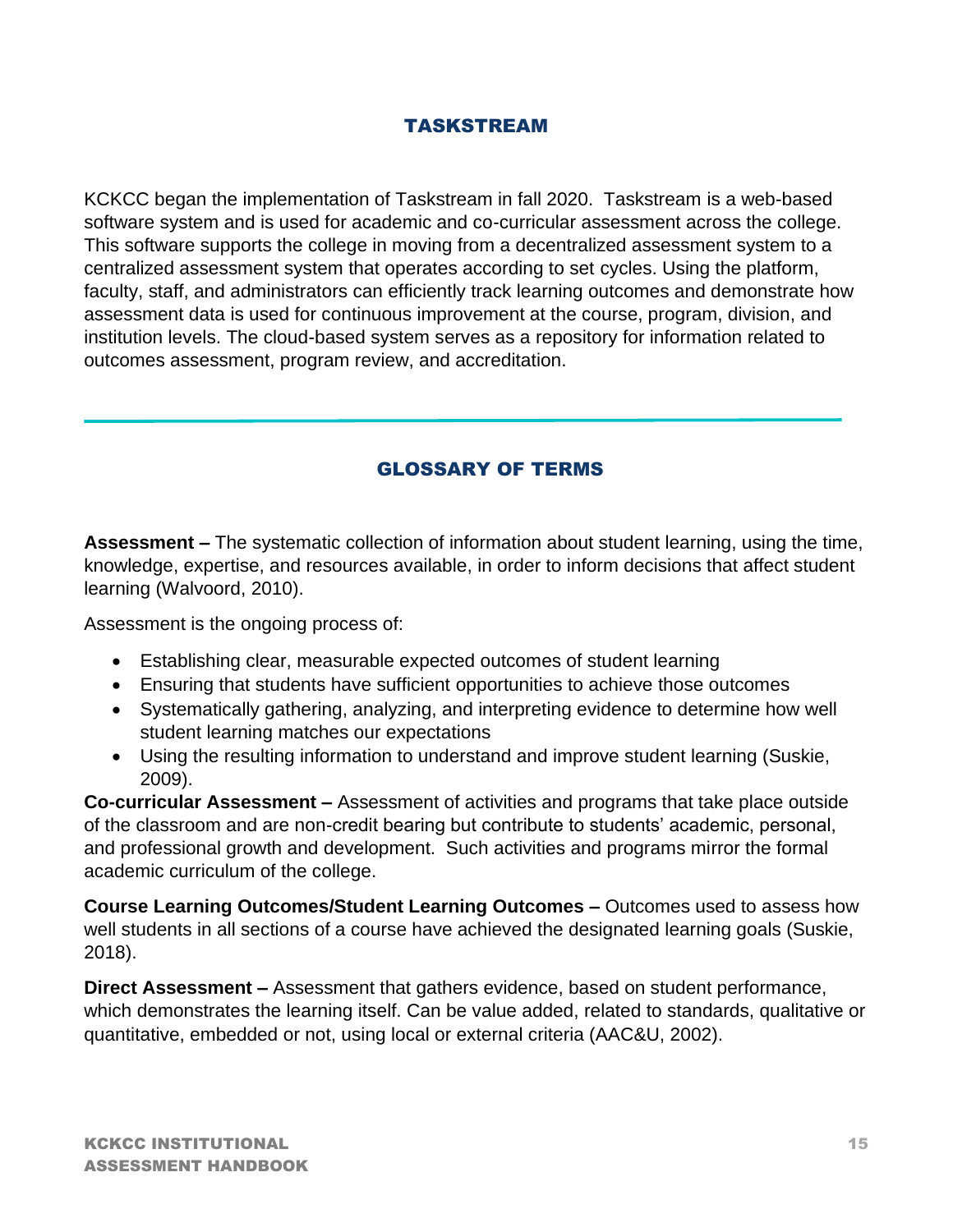**General Education Learning Outcome (GELO) –** A general education learning outcome is a statement that describes what a student should know or be able to do at the end of a general education course (Hawaii Pacific University).

**Indirect Assessment –** Assessment that gathers reflection about the learning or secondary evidence of its existence (AAC&U, 2002).

**Institutional Learning Outcome (ILO) –** The knowledge, skills, abilities, and attitudes that students are expected to develop as a result of their overall experiences with any aspect of the college, including courses, programs, and student services. (San Joaquin Delta College).

**Performance Indicators –** Objective standards used as concrete measures for an outcome. For example, if a speech is used as an artifact to assess either a course outcome or an ILO, appropriate purpose, coherent organization, and academic/professional writing or speaking voice would all be examples of performance indicators.

**Program Learning Outcome –** Outcome that describe what a faculty hopes to accomplish successfully in offering their particular degree to prospective students or what specific skills, competencies, and knowledge the faculty believes that graduates of the program will have attained by degree completion (Drexel University, n.d.).

**Program Review –** An academic program review is to guide the development of academic programs on a continuous basis. Program review is a process that evaluates the status, effectiveness, and progress of academic programs and helps identify the future direction, needs, and priorities of those programs. As such, it is closely connected to strategic planning, resource allocation, and other decision-making at the program, department, and college levels.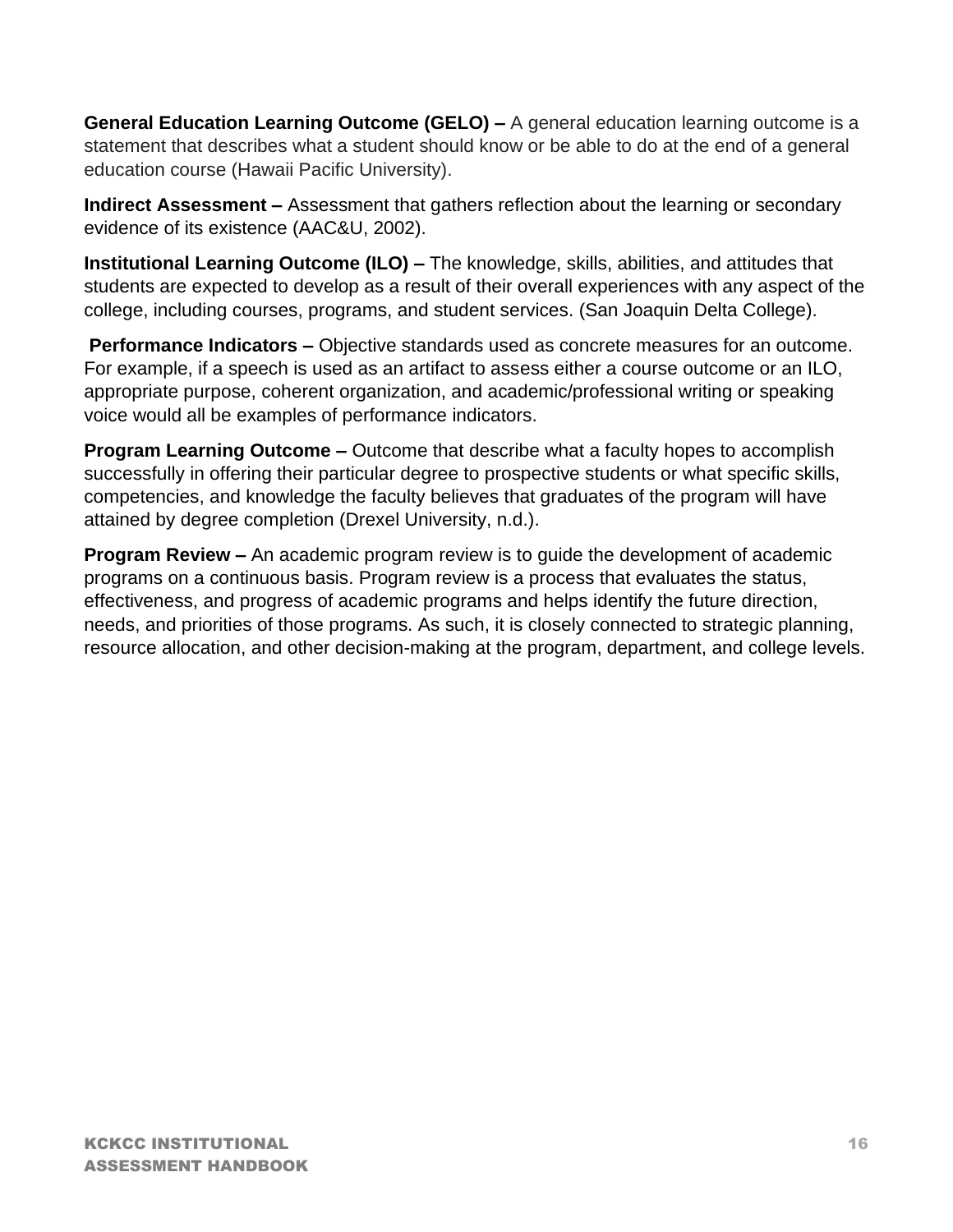KCKCC INSTITUTIONAL ASSESSMENT HANDBOOK